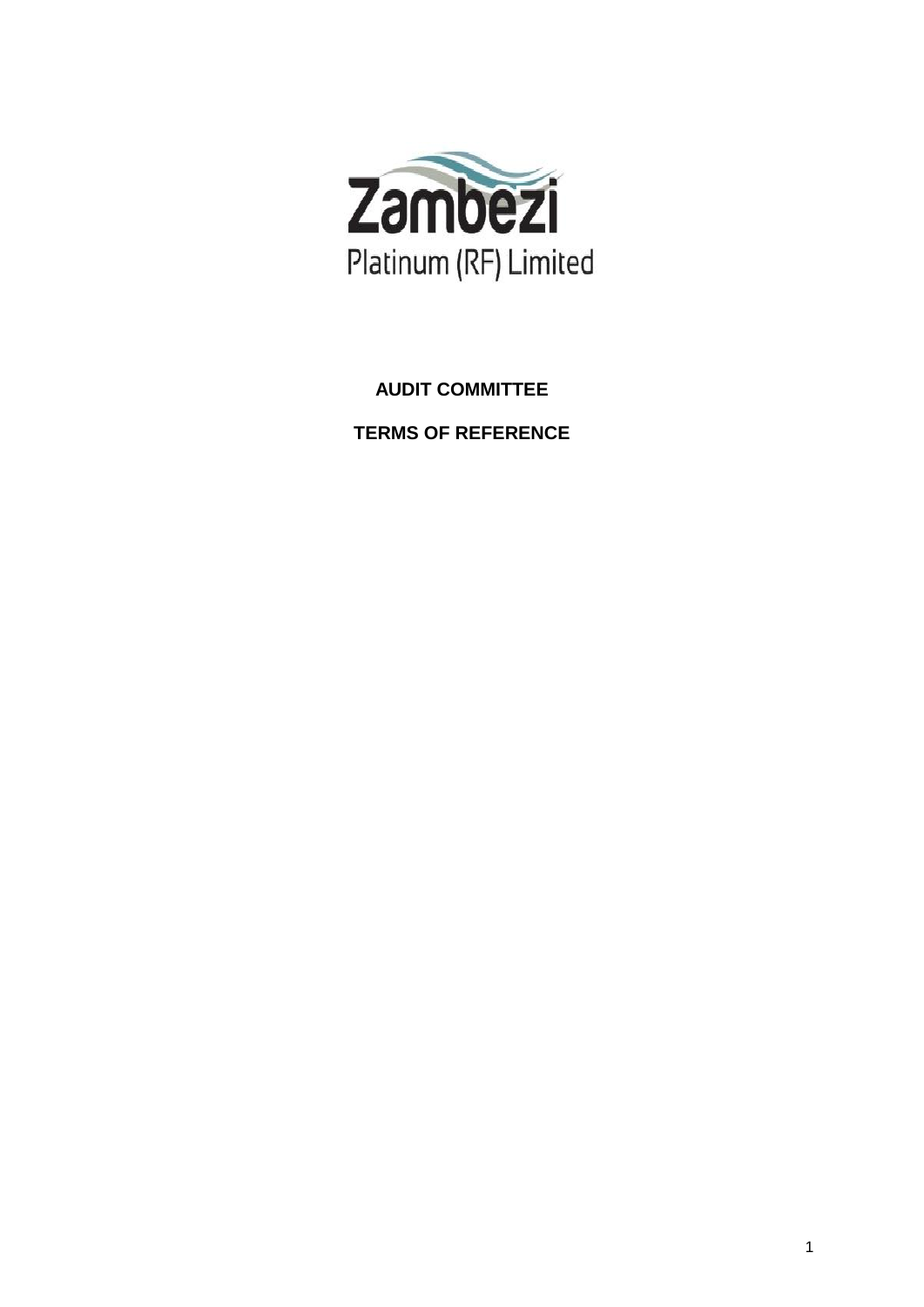# **ZAMBEZI PLATINUM (RF) LIMITED ("Zambezi" or "the company")**

## **AUDIT COMMITTEE ("the committee")**

# **TERMS OF REFERENCE**

## 1. **INTRODUCTION**

This committee is constituted as a statutory committee in respect of its statutory duties in terms of section 94(7) of the South African Companies Act No.71 of 2008, as amended ("**Companies Act**").

Zambezi was incorporated on 2 June 2014 as a special purpose vehicle, ring fenced in terms of the Companies Act (restricted in terms of its activities) and is listed on the main board of the JSE Limited ("**JSE**") in terms of the JSE Debt Listings Requirements, to facilitate the Northam Platinum Limited ("**Northam**") black economic empowerment transaction ("**Northam BEE transaction**"). In accordance with the Administration Services Agreement of the Northam BEE transaction, Zambezi has appointed Northam to attend to the day-to-day management of Zambezi's business and the administration of the company's affairs.

In light of the restrictions imposed on Zambezi and the fact that the administrative function of the company is managed by Northam, Zambezi's compliance with regard to the latest King Code on Corporate Governance of South Africa ("**King Code**") is limited. In the circumstances, Zambezi's full compliance with the King Code will be viewed together with Northam's compliance thereof.

The committee should assist the board in carrying out its functions relating to the operation of adequate risk management and control processes and the preparation of financial statements in compliance with all applicable legislation and regulations, and the oversight of the external audit appointments and function.

The committee does not provide relief to board members for their joint and several responsibilities regarding their fiduciary duties and they must continue to exercise due care and judgement in accordance with their legal obligations.

# 2. **PURPOSE**

The purpose of these terms of reference is to outline the committee's responsibilities. This includes meeting procedures and its composition.

## 3. **COMPOSITION OF THE COMMITTEE**

The committee must be comprised of at least three non-executive board members who must be elected by shareholders on the recommendation of the board and must be appropriately qualified in terms of the Companies Act. At least one-third of the members must possess academic qualifications, or experience, in economics, law, corporate governance, finance, accounting, commerce, industry, public affairs or human resources management in order to fulfil their duties adequately.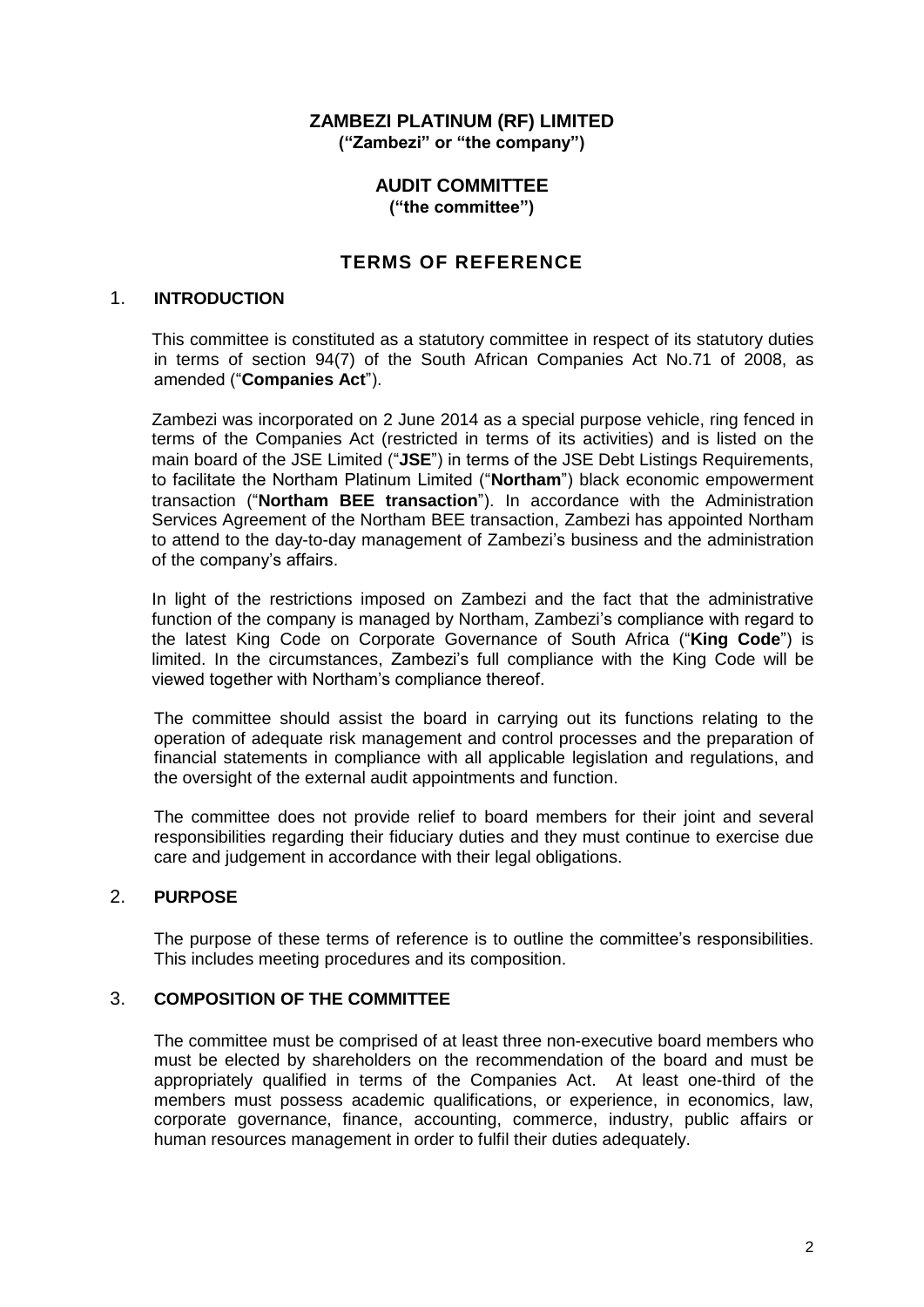The chairman of the board is not eligible to be chairman or a member of the committee.

The board must elect the chairman of the committee and any vacancy of this chairmanship must be filled within 40 business days of it arising in terms of the Companies Act.

# 4. **ROLE OF THE COMMITTEE**

The role of the committee is an independent one with accountability to the board and to shareholders. It is also an overseer and makes recommendations to the board for final approval. The committee cannot assume the function of management which remains the responsibility of Northam, as Northam attends to the day-to-day management of the company's business, in accordance with the Administration Services Agreement of the Northam BEE transaction.

## 5. **STATUTORY DUTIES**

The committee must:

- 5.1 Nominate, for appointment as auditor of the company, a registered auditor who is independent of the company and determine the fees to be paid to the auditor and the auditor's terms of engagement.
- 5.2 Ensure that the appointment of the auditor complies with the Companies Act, the Administration Services Agreement and other relevant legislation.
- 5.3 Determine the nature and extent of any non-audit services which the auditor may provide to the company, or that the auditor must not provide to the company.
- 5.4 Prepare a report, to be included in the annual financial statements for that financial year –
	- 5.4.1 Describing how the committee carried out its functions.
	- 5.4.2 Stating whether the committee is satisfied that the auditor was independent of the company.
	- 5.4.3 Commenting in any way the committee considers appropriate on the financial statements, the accounting practices and the internal financial control of the company.
- 5.5 Receive and deal appropriately with any concerns or complaints, whether from within or outside the company, or on its own initiative, relating to -
	- 5.5.1 The accounting practices and audit of the company.
	- 5.5.2 The content or auditing of the company's financial statements.
	- 5.5.3 The internal financial controls of the company.
	- 5.5.4 Any related matter.
- 5.6 Make submissions to the board on any matter concerning the company's accounting policies, financial control, records and reporting.
- 5.7 Perform such other oversight functions as may be determined by the board.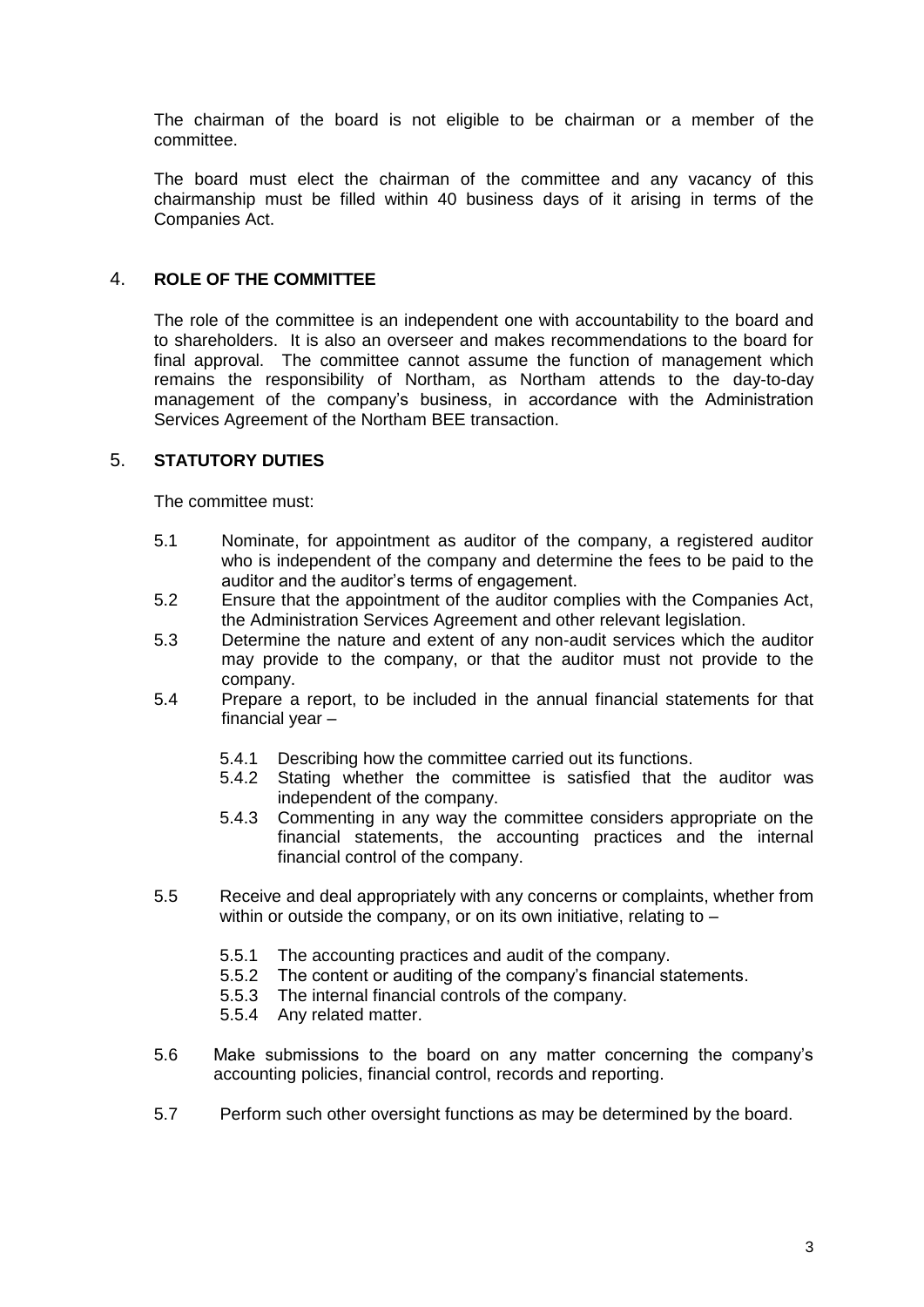# 6. **RESPONSIBILITIES AND TERMS OF REFERENCE**

The committee has the following responsibilities:

6.1 Annual Reporting:

In terms of the Companies Act, the company must produce annual reports, which the committee must oversee. This will include:

- 6.1.1 Ascertaining all factors and risks that would impact on the accuracy of the annual report. This includes factors that may predispose management to present misleading information, poor significant judgment, reporting and decisions, failure at enforcement, monitoring by regulatory bodies, forecast of financial information and question information that brings into doubt previously published information.
- 6.1.2 Review and comment on annual financial statements, preliminary results announcements, interim reports, dividends and other price sensitive information, such as trading statements or prospectus.
- 6.1.3 Ensure that financial statements are prepared in terms of International Financial Reporting Standards and other appropriate standards.
- 6.1.4 Consider whether external auditors should perform assurance procedures or other non-audit services.
- 6.1.5 To review significant findings and other matters arising through to completion of the annual financial statements.
- 6.1.6 Recommend the annual report for approval by the board.

Furthermore, the committee must consider the JSE's reports on proactive monitoring of financial statements and take appropriate action to apply the findings therein when preparing the company's financial statements. Confirmation in this regard must be provided by the company to the JSE annually.

6.2 External Audit:

One of the committee's responsibilities is to recommend the appointment of external auditors and to monitor the external audit process. To do this it must:

- 6.2.1 Nominate the independent external auditor for appointment and approval by shareholders.
- 6.2.2 Report and monitor the independence of the external auditor in the financial statements.
- 6.2.3 Ensure that there is a process, in terms of which the committee is informed of any "Reportable Irregularities" (as identified in the Audit Profession Act 2005) identified and reported by the external auditor.
- 6.2.4 Ascertain the effectiveness of the external audit process.
- 6.2.5 As a minimum request from the audit firm the information detailed in paragraph 22.15(h) of the JSE Equity Listings Requirements.
- 6.3 Other responsibilities:
	- 6.3.1 The committee shall have direct and unobstructed lines of communication to the board and external auditors.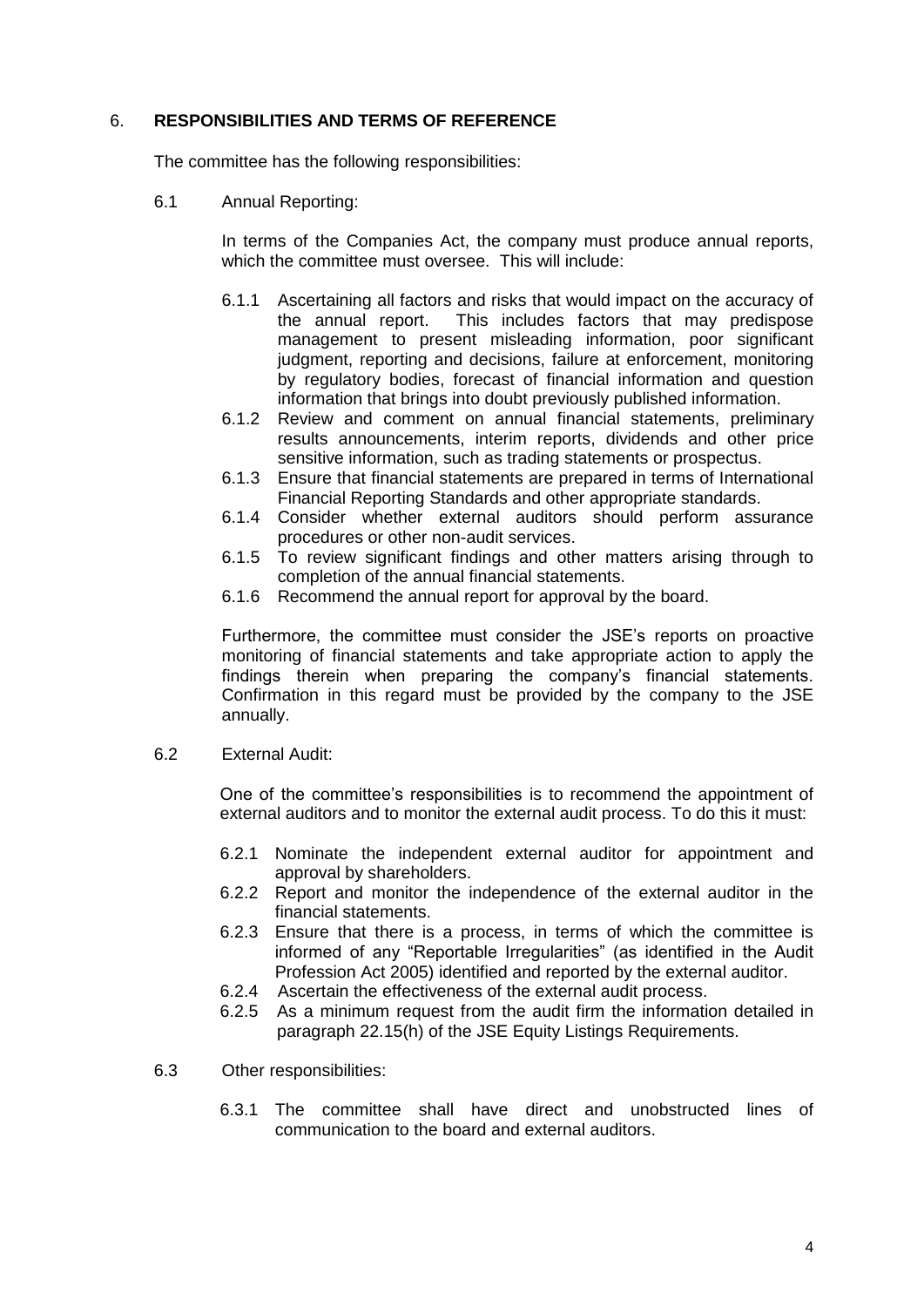- 6.3.2 The committee shall have the right of access to records containing information needed to properly perform its duties and execute its powers.
- 6.4 Authority:

In terms of the audit function, the committee has decision-making authority with regard to its statutory duties; in this respect it is accountable to both the board and shareholders. The chairman of the committee must therefore be present at all annual general meetings of the company.

## 7 **MEETINGS AND PROCEDURES**

The chairman has the right to exclude any items to be discussed while attendees are present where a conflict of interest becomes evident.

Special meetings may be called by any member of the committee (including at the request of the external auditors, Northam or the company's advisors) or at the instance of the board where such further meeting is considered necessary.

7.1 Frequency:

At least two meetings should be held per annum, however, the committee and management may agree on appropriate scheduled meetings. At least once a year the committee must meet with the external auditors without the presence of management.

Reasonable notice of meetings confirming the venue, time and date together with an agenda of items to be discussed, shall be forwarded timeously to each member of the committee, and any other person required to attend the meeting.

The chairman of the committee may consult members of the committee at any time and members may conclude any matter requiring the approval of the committee by means of a written resolution to be approved by the full committee.

7.2 Attendance:

The committee shall be precluded from obtaining, without the prior written consent of Northam, any services from any other service provider including services that may be similar or identical to the Administration Services Agreement.

The committee shall invite Northam management representatives to attend its meetings and, may invite the Northam audit and risk committee members, external auditors, or Zambezi board members to attend its meetings should it so require. These parties have no voting power.

Committee members must attend all scheduled meetings including ad hoc meetings unless prior apology with reasons has been submitted to the chairperson or Northam as Secretaries. If the nominated chairperson is unavailable, members may elect one of the members present to act as